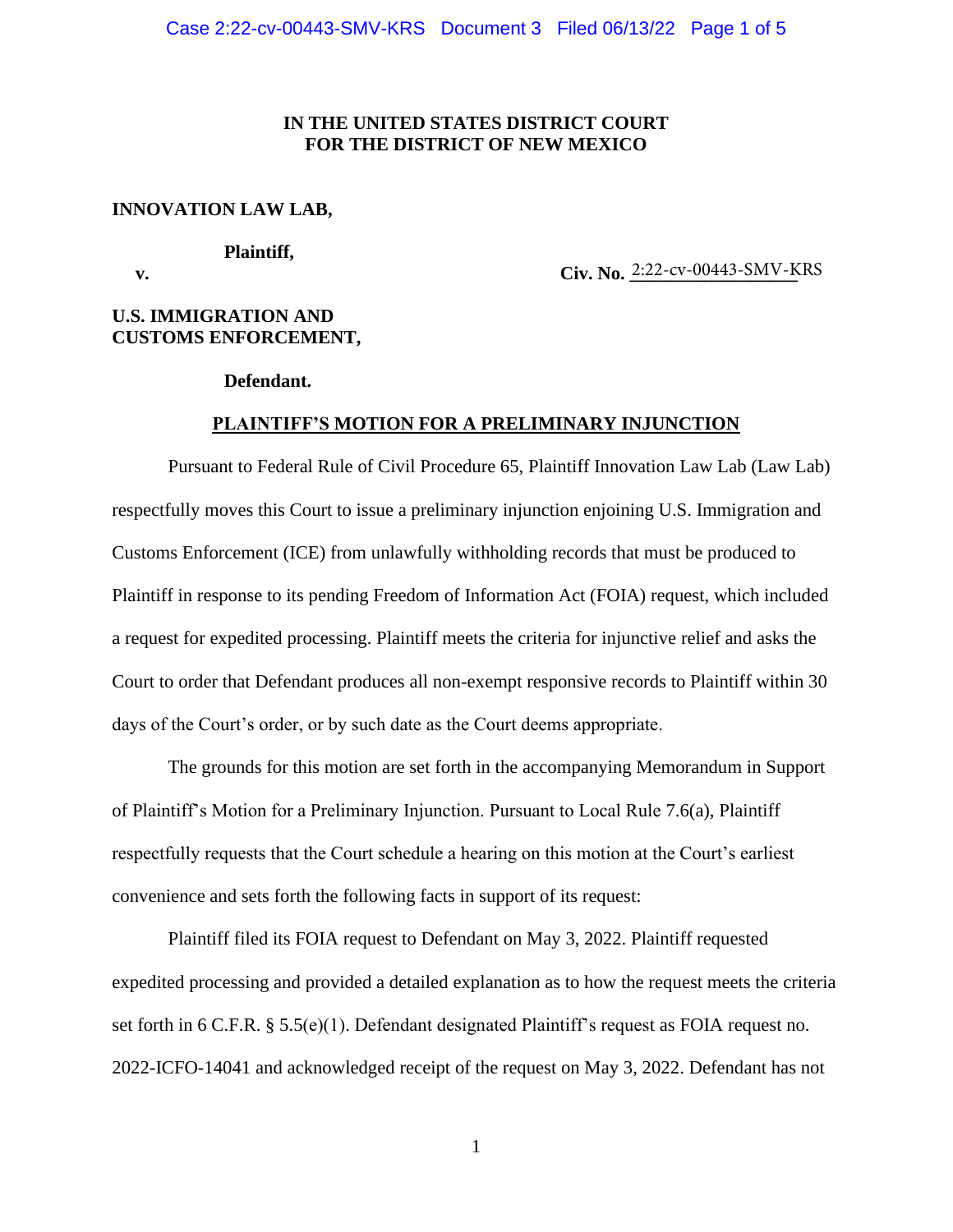#### Case 2:22-cv-00443-SMV-KRS Document 3 Filed 06/13/22 Page 2 of 5

granted or denied Plaintiff's request for expedited processing of Plaintiff's FOIA request. Since May 3, 2022, Defendant has not communicated at all with Plaintiff regarding Plaintiff's FOIA request nor has Defendant produced any responsive records to Plaintiff.

Plaintiff seeks records relating to ICE's response to an exceptional and urgent alert publicly issued on March 18, 2022 by the U.S. Department of Homeland Security Office of Inspector General (DHS OIG) recommending that ICE immediately remove all individuals in ICE custody from the Torrance County Detention Facility (TCDF) in Estancia, New Mexico. The DHS OIG documented critical understaffing at TCDF and serious health and safety issues that posed immediate risks to people detained there. Instead of abiding by the DHS OIG's recommendations, ICE disputed the impartiality and accuracy of the DHS OIG's findings, refused to depopulate TCDF, and instead transferred in additional people to TCDF. ICE has not communicated to the public any concrete steps that the agency is taking to ensure the health and safety of individuals detained in its custody at TCDF. The agency's resistance to scrutiny and oversight regarding TCDF has generated intense attention by the media and policymakers.

Plaintiff seeks these records both to assist on-the-ground efforts on behalf of individuals detained in ICE custody at TCDF and to ensure real-time public accountability for ICE. Responsive records will directly inform the day-to-day work of Plaintiff and its partner organizations at the El Paso Immigration Collaborative, a multi-organizational initiative that provides individuals detained in ICE custody at TCDF with access to pro bono counsel. At present, there is an urgent need for records that shed light on how ICE is addressing critical understaffing at TCDF and sanitation issues that pose an imminent threat to the life and physical safety of individuals detained in ICE custody at the facility. Plaintiff will make immediate use of responsive records in its pro bono direct service work, including in advocating for individuals

2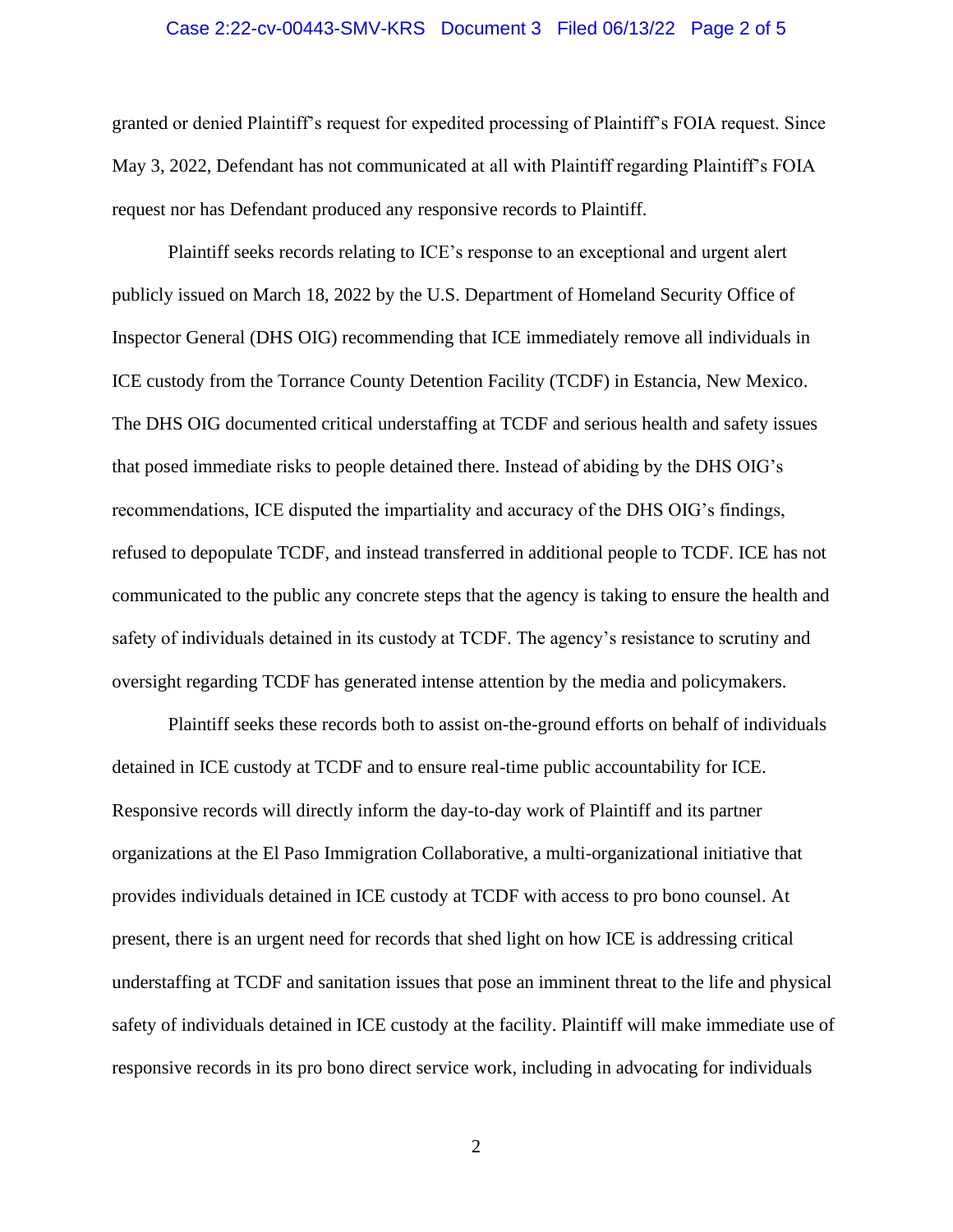#### Case 2:22-cv-00443-SMV-KRS Document 3 Filed 06/13/22 Page 3 of 5

detained at TCDF, defending their due process rights, and advising them on how to exercise their rights and use various channels including grievances to raise concerns about dangerous conditions at the facility.

Further, Plaintiff urgently seeks these records in order to engage in meaningful and effective advocacy in a fast-moving and fluid situation. The DHS OIG inspection of TCDF is ongoing and if Plaintiff's FOIA request is not timely processed, Plaintiff will be obstructed in its mission of seeking to hold Defendant accountable for detaining individuals in dangerous, punitive conditions at TCDF. Plaintiff's organizational purpose encompasses holding federal immigration agencies accountable through the pursuit of transparency, oversight, impact litigation, and public awareness-raising to influence policymaking in the United States. Such accountability is particularly necessary in this context, given that Defendant has accused the DHS OIG inspection team at TCDF of bias and Defendant has a well-documented history of failing to ensure safe and humane treatment of those in its custody, which has resulted in extensive human rights abuses, due process violations, and irreparable harm for detained individuals. Defendant's resistance to the DHS OIG recommendations regarding TCDF has already caused widespread and exceptional media interest, and there is an urgency to inform the public about ICE's inadequate response to the serious health and safety issues documented by the DHS OIG at TCDF. Plaintiff's effectiveness in shaping public opinion and policymakers' actions during this critical time period is contingent on its ability to timely access and disseminate the requested records.

For the above reasons, Plaintiff respectfully requests that the Court schedule a hearing on this motion at the Court's earliest convenience.

3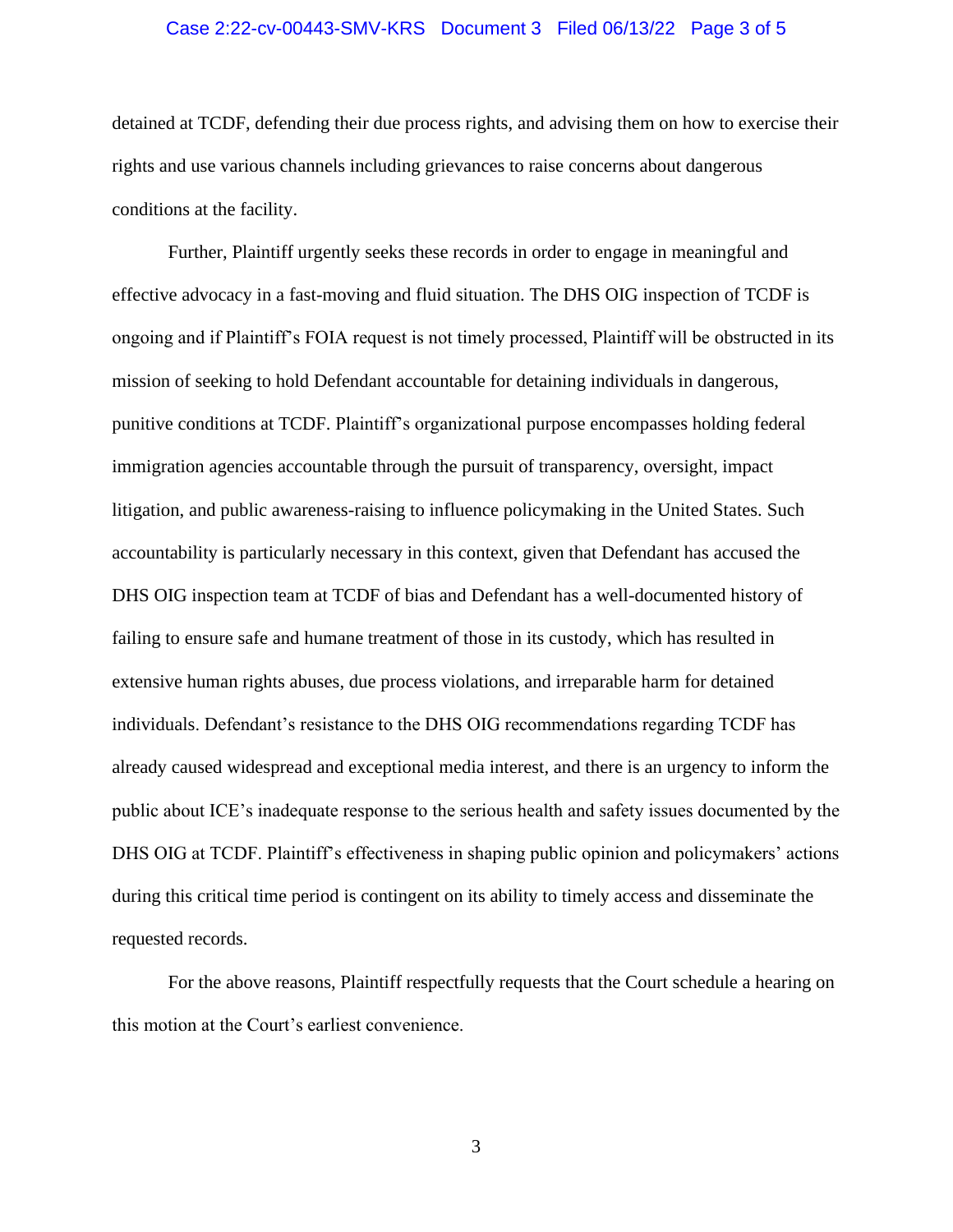Submitted: June 13, 2022 Respectfully submitted by:

## */s/ Rebecca Sheff\_\_\_\_\_\_*

Rebecca Sheff New Mexico Bar No. 159065 ACLU OF NEW MEXICO P.O. Box 566 Albuquerque, NM 87103 T:  $(505)$  266-5915 F: (505) 266-5916 [rsheff@aclu-nm.org](mailto:rsheff@aclu-nm.org)

Christopher Benoit New Mexico Bar No. 15097 COYLE & BENOIT, PLLC 2515 N. Stanton Street El Paso, TX 79902 T: (915) 532-5544 F: (915) 532-5566 [chris@coylefirm.com](mailto:chris@coylefirm.com)

*Counsel for Plaintiff*